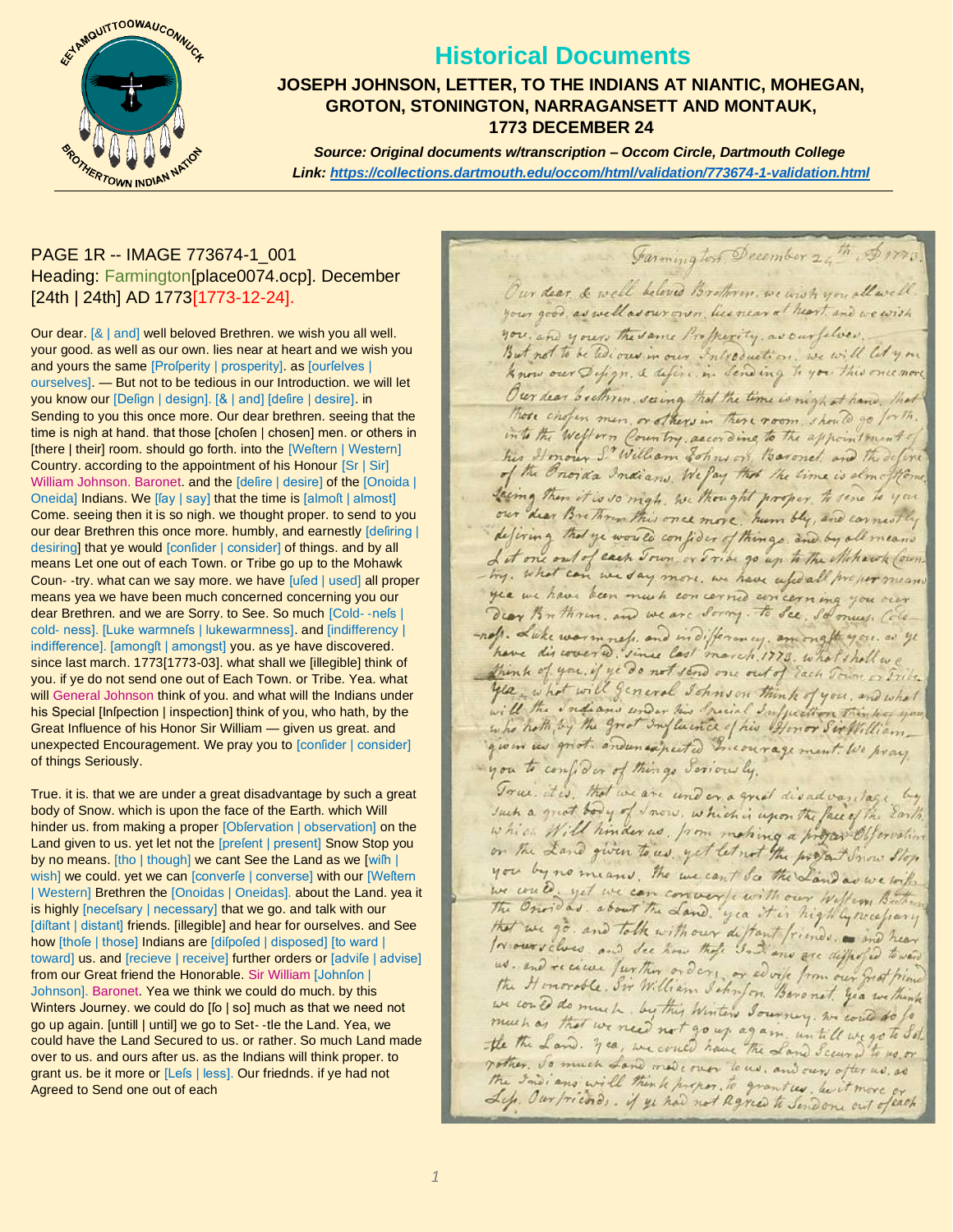#### PAGE 2 - IMAGE 773674-1\_002

Each Tribe last Spring. we would not have Sent to you So often. but we are hoping that ye will not be angry with us. Seeing that we have acquainted General [Johnfon | Johnson], Several times. what we agreed last Spring. at Mohegan. and Sir William doth certainly expect you. or one out of Each Tribe by all means at this time. he told us when we were at his [houfe | house]. the Indians would think Strange if only two or three come up to the [Congrefs | Congress]. when Six, or Seven were expected. General [Johnfon | Johnson] told us. that he had Sent a word to them Indians telling them. that one out of Each Tribe was Coming to [Converfe | converse] with them. And they Expect us. all. by the [10.th. | 10th] Day of January next [1774-01-10]. So how can ye help [yourlelves | yourselves]. Can ye deny that ye [promifed | promised] to Send one out of Each Tribe. must we let the World know that we are Indians by Nature. [& | and] by Practice. but we must End. [beging. | begging]. [intreating | entreating]. and humbly [befeeching | beseeching] you all Our dear Brethren to do [thofe | those] things which are right. which are [praife Worthy | praiseworthy]. Do [thofe | those] things which become men. do [thofe | those] things which become [Chriftians | Christians]. So fare you well. we [wifh | wish] you well. and We expect [illegible][guess (h-dawnd): Ind] Indians at least Some young men from Each town. By the first day of January next [1774-01-01]. Which will be on Saturday.

So on the first Monday. of January [1774-01-03] we [purpofe | propose] to Set off. but with what face. can we go alone again. O friends we hardly dare ^[above] to^ go alone again. [Confider | Consider] us. [Confider | Consider] your [felves | selves] [confider | consider] of General [Johnfon | Johnson]. [Confider | Consider] of the Mohawks [&c | etc.]:

#### **[Closer]**

thus much at [prefent | present] from us your Brethren at Farmington [Jofeph | Joseph] Johnson.

Solomon [Maſsuck | Massuck] Elijah [Wimpy | Wympy]} Daniel [Maſsuck | Massuck] Andrew Co[illegible]Comp Solomon Adam David Robin

Farming tost December 24th Arms

Our dear & well beloved Brotheren, we wish you all well. your good as well as our own, lies near at heart and we wish you, and your the same Properity, as our felves,

But not to be Wions in our Introduction, we will let you know our Defign. & define in Sending to you this once none

Our dear boethren, saing that the time is night at have that there enfor men or others in there room, should go forth. into the Well was Country, according to the appointment of our dear Brethren this once more. hum bly, and cornectly defiring that ye would confider of things and by all means Let one out of each Sound or Friday go up to the Michael Com. Dear Brothoun, and we are Sorry. to See. Solomus, Colo. Dear Brothoun, and we are sorry. To see, so must like<br>and Suke warm neft, and indifferency, an ength you, as you<br>have discovered, since last march. 1773, what shall we<br>year what will general school one out of Each From Str

you to confider of things Seriously.

True it is that we are und or a great disadvantage by you by no means. The we can't So the Land as we with we can D. yet we can converge with our wifem Button that we go and tolk with our deftant friends. and hear In our schoes and see how that Indians are difficult to war in our receive and dee how they said one are appeled to were us . and receiver further or dong and for from our great friend we could do much by this Winters Sourcey. we could do to much as that we need not go up again untill we go to Sol. rother. So much Land we're oner to us, and scene it to us, or<br>The son's and will think proper to grantees, be it more or<br>Lip, Our priends. if ye had not agreed to Sendone out ofeach